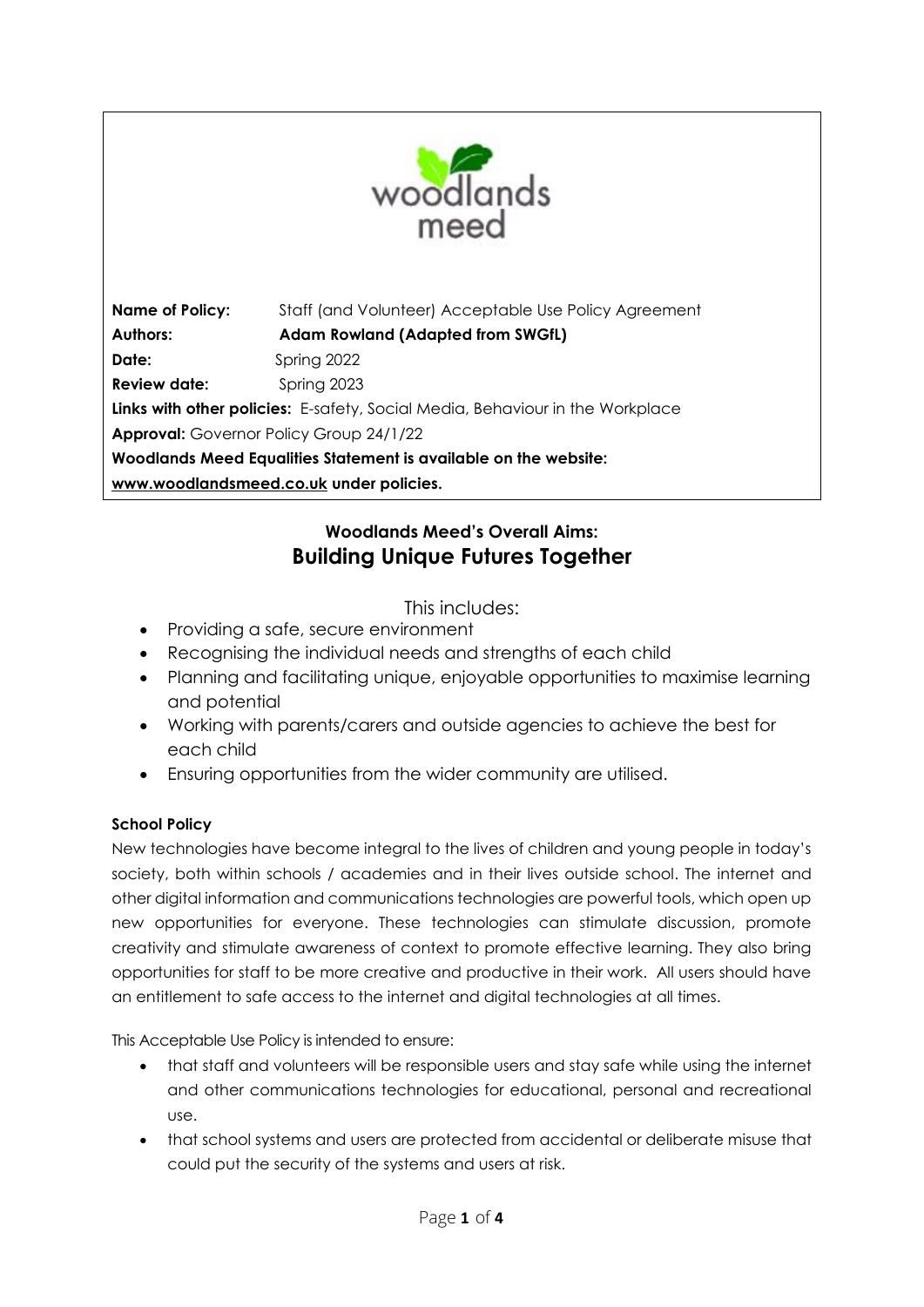• that staff are protected from potential risk in their use of technology in their everyday work.

The school will try to ensure that staff and volunteers will have good access to digital technology to enhance their work, to enhance learning opportunities for students / pupils learning and will, in return, expect staff and volunteers to agree to be responsible users.

## Acceptable Use Policy Agreement

I understand that I must use school systems in a responsible way, to ensure that there is no risk to my safety or to the safety and security of the systems and other users. I recognise the value of the use of digital technology for enhancing learning and will ensure that students / pupils receive opportunities to gain from the use of digital technology. I will, where possible, educate the young people in my care in the safe use of digital technology and embed online safety in my work with young people.

For my professional and personal safety:

- I understand that the school will monitor my use of the school digital technology and communications systems.
- I understand that the rules set out in this agreement also apply to use of these technologies (e.g. laptops, email) out of school, and to the transfer of personal data (digital or paper based) out of school. I have read and understand the Data Protection Policy
- I understand that the school digital technology systems are primarily intended for educational use and that I will only use the systems for personal or recreational use within the policies and rules set down by the school. I have read and understand the E (Online) safety policy
- I will not disclose my username or password to anyone else, nor will I try to use any other person's username and password. I understand that I should not write down or store a password where it is possible that someone may steal it.
- I will immediately report any illegal, inappropriate or harmful material or incident, I become aware of, to a member of the leadership team.

I will be professional in my communications and actions when using Woodlands Meed ICT systems:

- I will not access, copy, remove or otherwise alter any other user's files, without their express permission.
- I will communicate with others in a professional manner, I will not use aggressive or inappropriate language and I appreciate that others may have different opinions.
- I will ensure that when I take and / or publish images of others I will do so with their permission and in accordance with the school's policy on the use of digital / video images. I will not use my personal equipment to record these images, unless I have permission to do so. Where these images are published (eg on the school website it will not be possible to identify by name, or other personal information, those who are featured.
- I will only use Woodlands Meed social networking sites in school in accordance with the school's Social Media Policy.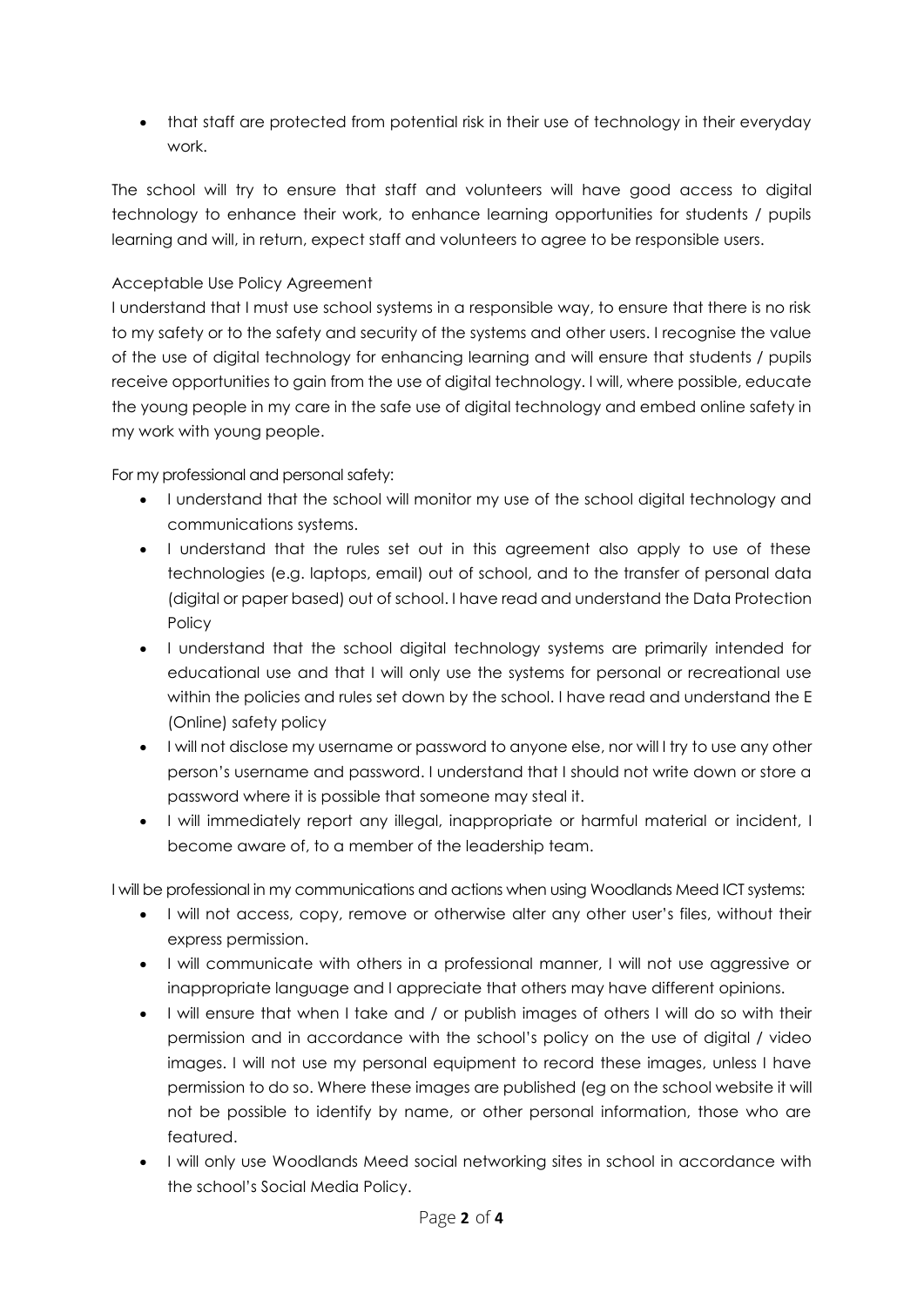I will only communicate with students / pupils and parents / carers using official school systems.

I WILL ONLY – Use the Woodlands Meed email system and landline phones I WILL NOT – Use my own personal email, social media accounts I WILL NOT – Share my mobile phone number.

Any such communication will be professional in tone and manner. I will not engage in any on-line activity that may compromise my professional responsibilities.

The school and the local authority have the responsibility to provide safe and secure access to technologies and ensure the smooth running of the school:

- When I use my mobile devices (laptops / tablets / mobile phones / USB devices etc) at Woodlands Meed, I will follow the rules set out in this agreement, in the same way as if I was using Woodlands Meed equipment. I will also follow any additional rules set by Woodlands Meed about such use. I will ensure that any such devices are protected by up to date anti-virus software and are free from viruses.
- I will not use personal email addresses on the school ICT systems.
- I will not open any hyperlinks in emails or any attachments to emails, unless the source is known and trusted. If I have any concerns about the validity of the email. l will contact the Woodlands Meed helpdesk [\(itsupport@woodlandsmeed.co.uk\)](mailto:itsupport@woodlandsmeed.co.uk) to request support. This is due to the risk of the attachment containing viruses or other harmful programmes.
- I will not try to upload, download or access any materials which are illegal (child sexual abuse images, criminally racist material, adult pornography covered by the Obscene Publications Act) or inappropriate or may cause harm or distress to others. I will not try to use any programmes or software that might allow me to bypass the filtering / security systems in place to prevent access to such materials.
- I will not install or attempt to install programmes of any type on a machine, or store programmes on a computer, nor will I try to alter computer settings, unless this is allowed in Woodlands Meed policies.
- I will not disable or cause any damage to school equipment, or the equipment belonging to others.
- I will only transport, hold, disclose or share personal information about myself or others, as outlined in the Woodlands Meed Data Protection Policy (or other relevant policy). Where digital personal data is transferred outside the secure local network, it must be encrypted. Paper based Protected and Restricted data must be held in lockable storage.
- I understand that data protection policy requires that any staff or student / pupil data to which I have access, will be kept private and confidential, except when it is deemed necessary that I am required by law or by Woodlands Meed policy to disclose such information to an appropriate authority.
- I will not breach school copyright or any other copyright holders' intellectual property.
- I will immediately report any damage or faults involving equipment or software, however this may have happened. This should be report to the Woodlands Meed helpdesk [\(itsupport@woodlandsmeed.co.uk\)](mailto:itsupport@woodlandsmeed.co.uk)